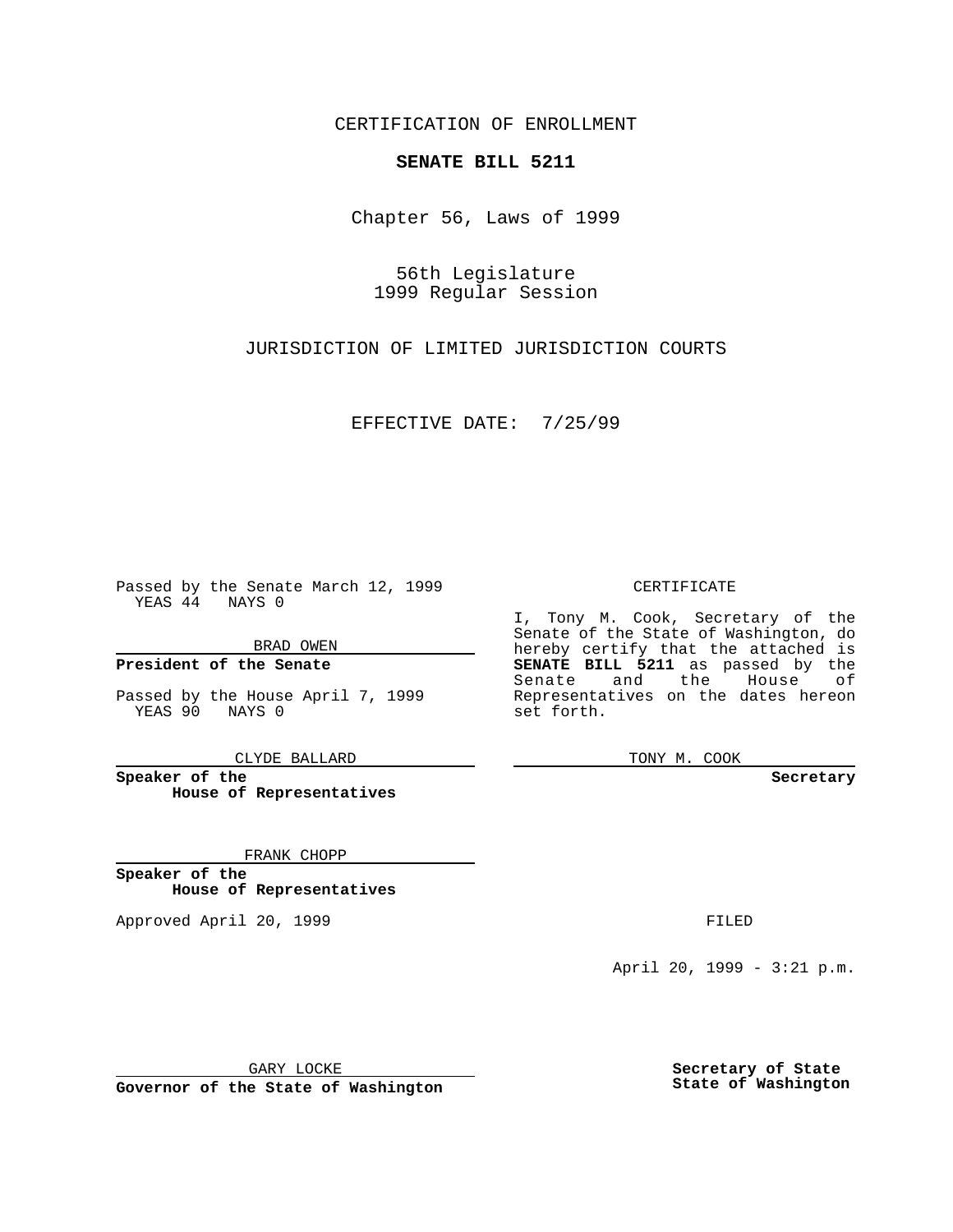## **SENATE BILL 5211** \_\_\_\_\_\_\_\_\_\_\_\_\_\_\_\_\_\_\_\_\_\_\_\_\_\_\_\_\_\_\_\_\_\_\_\_\_\_\_\_\_\_\_\_\_\_\_

\_\_\_\_\_\_\_\_\_\_\_\_\_\_\_\_\_\_\_\_\_\_\_\_\_\_\_\_\_\_\_\_\_\_\_\_\_\_\_\_\_\_\_\_\_\_\_

Passed Legislature - 1999 Regular Session

**State of Washington 56th Legislature 1999 Regular Session By** Senators Costa, Roach, Fairley, Goings, West and Winsley Read first time 01/15/1999. Referred to Committee on Judiciary.

1 AN ACT Relating to the jurisdiction of limited jurisdiction courts; 2 and amending RCW 3.50.330, 3.66.068, and 35.20.255.

3 BE IT ENACTED BY THE LEGISLATURE OF THE STATE OF WASHINGTON:

4 **Sec. 1.** RCW 3.50.330 and 1984 c 258 s 117 are each amended to read 5 as follows:

6 For a period not to exceed five years after imposition of sentence 7 for a defendant sentenced under RCW 46.61.5055 and two years after 8 imposition of sentence for all other offenses, the court shall have 9 continuing jurisdiction and authority to suspend the execution of all 10 or any part of the sentence upon stated terms, including installment 11 payment of fines. However, the jurisdiction period in this section 12 does not apply to the enforcement of orders issued under RCW 46.20.720.

13 **Sec. 2.** RCW 3.66.068 and 1983 c 156 s 2 are each amended to read 14 as follows:

15 For a period not to exceed five years after imposition of sentence 16 for a defendant sentenced under RCW 46.61.5055 and two years after 17 imposition of sentence for all other offenses, the court has continuing 18 jurisdiction and authority to suspend the execution of all or any part